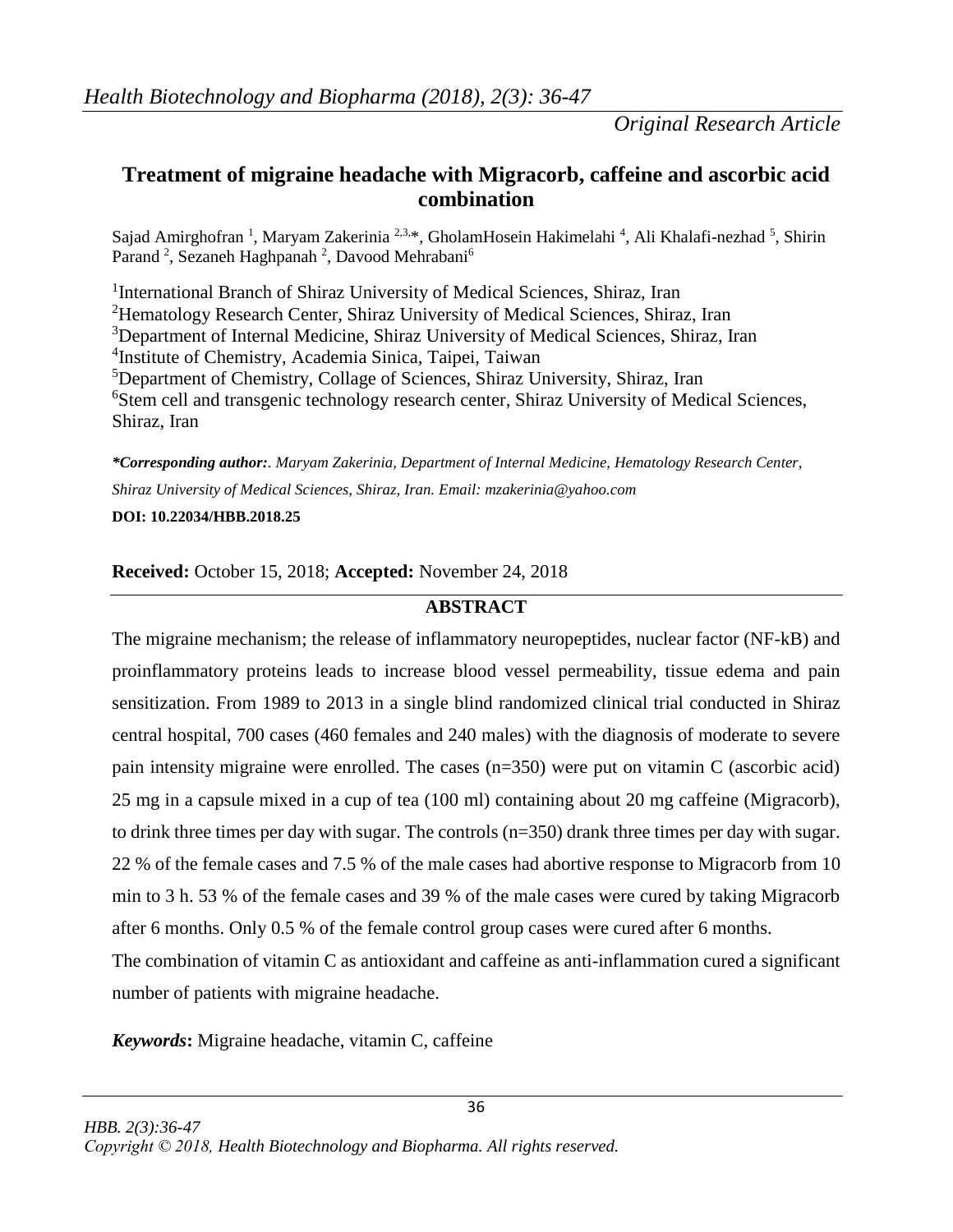## *Zakerinia et al. Treatment of migrane*

## **INTRODUCTION**

Migraine is a chronic neurological disorder characterized by recurrent moderate to severe headaches often in association with a number of autonomic nervous system symptoms. Typically the headache affects one half of the head, is pulsating in nature, and lasts from 2 to 72 h. Associated symptoms may include nausea, vomiting, and sensitivity to light, sound, or smell. Up to one-third of people with migraine headaches perceive an aura: a transient visual, sensory, language, or motor disturbance which signals that the headache will soon occur (classic migraine), migraine without aura is called common migraine.

The exact mechanisms of migraine are not known. It is, however, believed to be a neurovascular disorder [1]. The primary theory is related to increased excitability of the cerebral cortex and abnormal control of pain neurons in the trigeminal nucleus of the brainstem [2] .

There are three main aspects of treatment: trigger avoidance, acute symptomatic control, and pharmacological prevention [1]. Preventive migraine medications are considered effective if they reduce the frequency or severity of migraine headache attacks by at least 50 % [3].

In this study, we evaluated the preventive and especially, curative effect of Migracorb

# (caffeine and ascorbic acid combination) in patients with migraine headache in the past 24 years.

## **MATERIALS AND METHODS**

From 1989 to 2013 in a single blind randomized clinical trial conducted in Shiraz central hospital, in Shiraz, 700 subjects with the diagnosis of chronic moderate to severe migraine headache, common and classical, according to the international headache society diagnostic criteria, were enrolled. Interviews were conducted directly with the subjects, and verbal consent was obtained. Cases and controls were interviewed and were asked to answer a questionnaire which contained detailed information on sociodemographic characteristics (including age, sex, place of residence), occupation, familial history of headache, and medical history about presenting disease (including the severity of the pain, duration of the headache, frequency of attacks, triggers, and type of treatment). They were on different types of anti- migraine medications, with poor response. And they were asked to stop their migraine therapy (beta- blockers was tapper of in one month) before enrolling for the present study.

Patients were stratified based on sex (460 females and 240 males). Then they were randomly allocated into two groups by block randomization. The cases (n=350) and the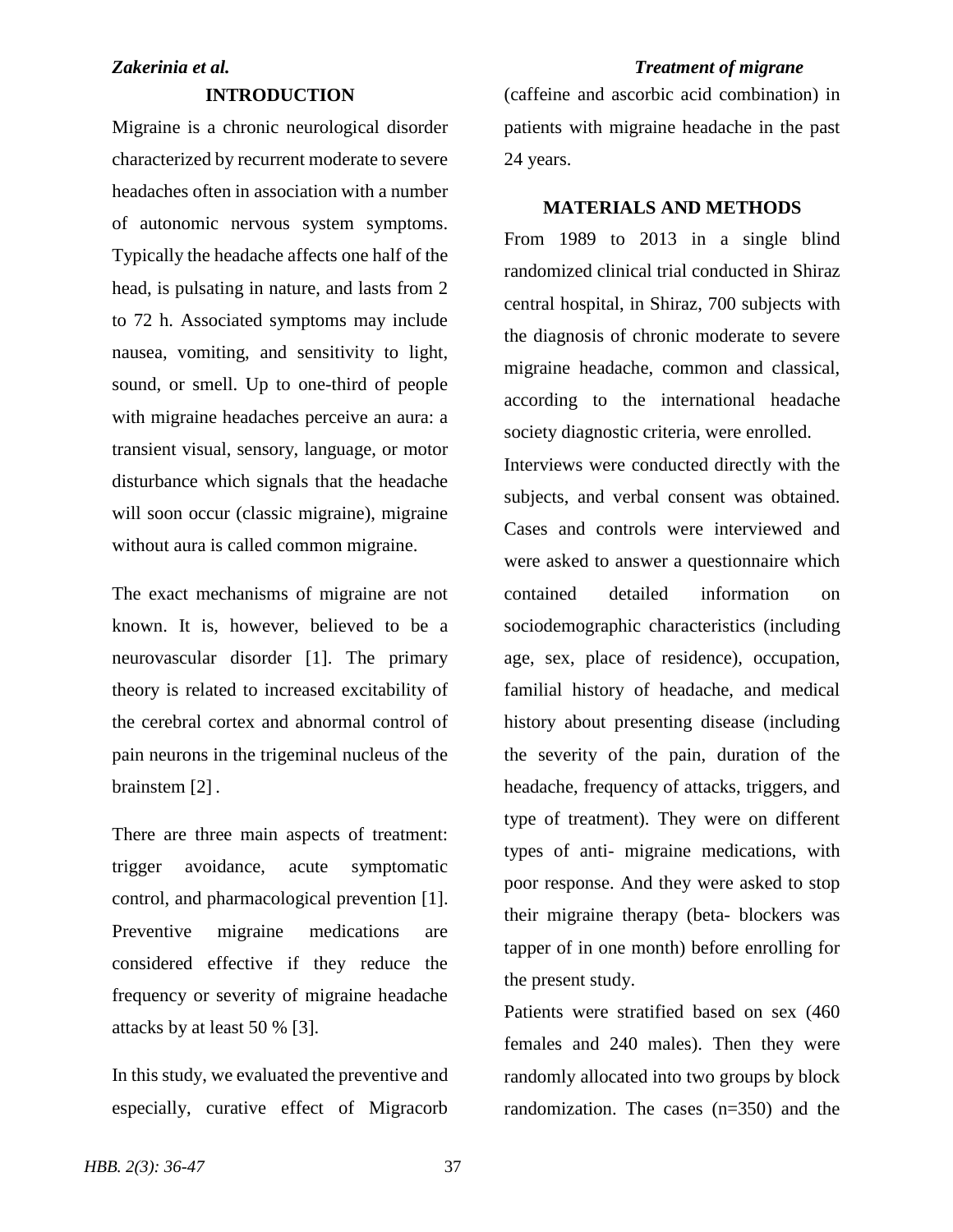controls (n=350) were treated as out-patients. Patients were prescribed vitamin C (ascorbic acid) 25 mg in a capsule to be mixed in a cup of tea (100 ml) (containing about 20 mg caffeine) to drink three times per day with sugar. Vitamin C tablets (250 mg) were grinded to powder and were put in capsules. The controls mixed a capsule of sugar with tea to drink three times per day with sugar. The cases and controls did not know whether they were in the treatment or placebo groups. The subjects were followed up every three months for the first year and every six months after. The duration of follow up was from 10 to 24 years (median 15 years).

Analysis was conducted to compare the response to therapy. Standard statistical procedures were carried out using SPSS software (version 21, Chicago, IL, USA). Quantitative and categorical variables were compared between cases and controls by Student t- test and Chi- Square test, respectively. Two sided p values were considered statistically significant at the 0.05 level.

## **RESULTS**

Of all eligible subjects, 350 controls and 350 cases were included in this study. Of all subjects 460 (66 %) were female and 240 (34

## *Zakerinia et al. Treatment of migraine*

%) were male. Comparison of the characteristics of migraine headache was compared between cases and controls and shown in table 1.

In female cases 192 (83 %) had common migraine and 38 (17 %) had classical migraine. In the female control group 195 (85 %) and 35 (15 %) had common and classical migraine, respectively. In male cases 92 (77 %) and 28 (23 %), and in the male control group 96 (80 %) and 24 (20 %) had common and classical migraine, respectively. Age range in the female cases was from 11 to 65 years and in the male cases was from 7 to 60 years. In the female control group age range was from 10 to 67 and in the male control group it was from 7 to 58 years. Mean age of male patients in the control group was significantly higher than in the case group  $(34.61 \pm 11.77 \text{ and } 30.46 \pm 13.54)$ . Also in males, frequency of attacks was significantly higher in controls than cases  $(4.63 \pm 7.46$  and  $2.99 \pm 1.98$ ). In females, both days before and with men were significantly higher in cases than controls  $(3.43 \pm 1.79)$  and  $2.88 \pm 1.25$ and  $(3.14 \pm 3.04 \text{ and } 2.6 \pm 1.5)$ , respectively. All other evaluated variables were comparable between the two groups.

In table 2 the most used therapy by the cases and controls are shown. Propranolol tablets were used regularly by 56 (24 %) of the female cases and 19 (16 %) of the male cases.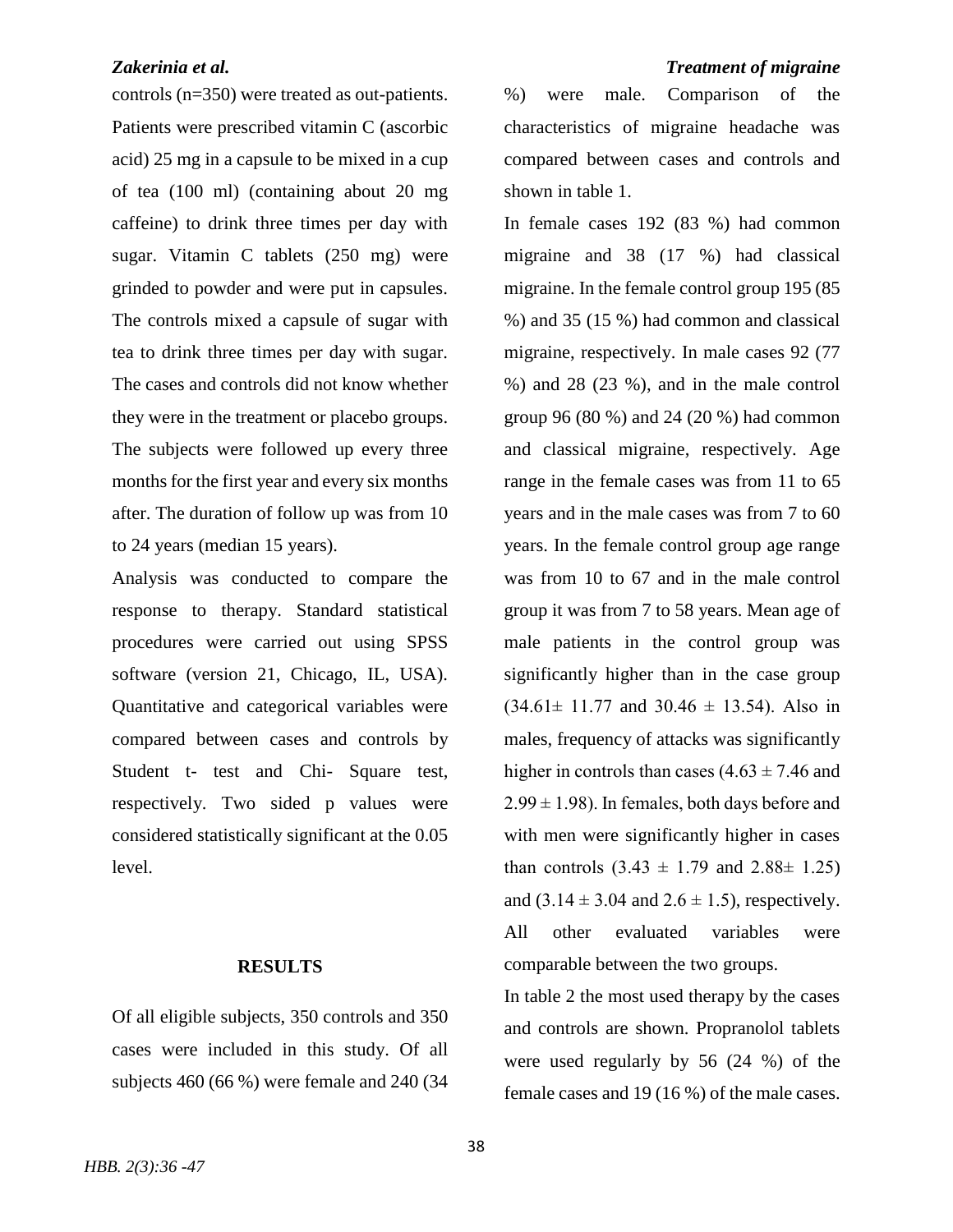It was used by 53 (23 %) of the female control group and 15 (12.5 %) of the male control group. It should be mentioned that both the case and the controls were using different types of therapies with pain attacks.

With regards to response to therapy, 50  $(22)$ %) of the female cases and 9 (7.5 %) of the male cases had abortive response to Migracorb in 10 min to 3 h (median, 30 min), and none of the controls had such a response. One hundred twenty three (53 %) of the female cases and 47 (39 %) of the male cases were cured by taking Migracorb three times per day, after an interval of 3 to 12 months (median, 6 months). Only one (0.5 %) of the females in control group was cured after 6 months for both female and male groups.

In the control group 56  $(24\%)$  and 2  $(2\%)$  of the females and males had decreased intensity and duration, and increased intervals of the headache attacks. It was in 21

## *Zakerinia et al. Treatment of migraine*

(9 %) and 19 (16 %) of the female and male cases respectively for females and for males. From 3 months to 10 years (median, 6 months) after discontinuation (D/C) of Migracorb, 27 (12 %) of the female cases and 9 (7.5 %) of the male cases had relapse of migraine headache. Two (1 %) of the females of the control group had relapse of headache 6 months after D/C of placebo. Twenty-three  $(10\%)$  of the female cases and 17  $(14\%)$  of the male cases had relapse of headache after 6 months-2 years (median, 12 months) of being on Migracorb. Three (1.5 %) of the women in the female control group had relapse at the same time. Thirty-six (16 %) of the female cases and 28 (23 %) of the male cases had no response to Migracorb after 6 and 12 (median, 9) months of therapy.In the control group 168 (73 %) of the females and 118 (98 %) of the males did not respond to therapy during the same interval (table 3).

|                        | <b>Cases</b>          | <b>Controls</b>  |         |     |                       | P value       |       |
|------------------------|-----------------------|------------------|---------|-----|-----------------------|---------------|-------|
|                        |                       | <b>Classical</b> | common  |     | Classical             | <b>Common</b> |       |
| Female, No. $(\%)$     | 230(66)               | 38(17)           | 192(83) | 230 | 35(15)                | 195(85)       | 0.798 |
| Male                   | 120(34)               | 28(23)           | 92(77)  | 120 | 24(20)                | 96(80)        | 0.638 |
| Total                  | 350 (100)             |                  |         | 350 |                       |               |       |
| Age, year<br>Mean (SD) |                       |                  |         |     |                       |               |       |
| Females                | $33.77 \ (\pm 11.41)$ |                  |         |     | $34.37 \ (\pm 11.24)$ |               | 0.570 |

**Table 1.** The characteristics of patients with migraine headache in Shiraz- Iran (1989-2013)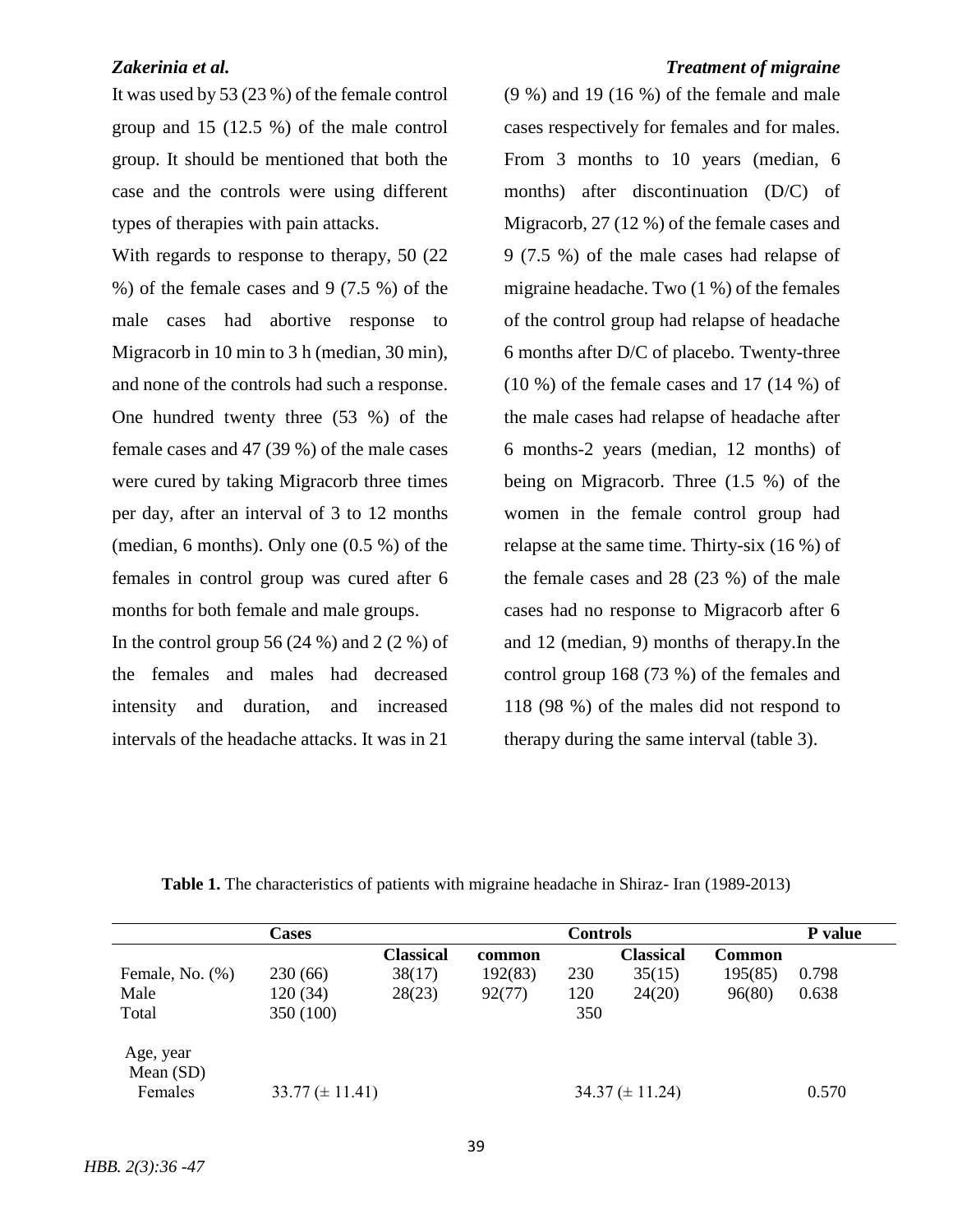| Zakerinia et al.                   |                                                            |                    | <b>Treatment of migraine</b> |          |  |
|------------------------------------|------------------------------------------------------------|--------------------|------------------------------|----------|--|
| Males                              | 30.46 ( $\pm$ 13.54)                                       |                    | 34.61 ( $\pm$ 11.77)         | $0.011*$ |  |
| History of having headache, year   |                                                            |                    |                              |          |  |
| Mean (SD)                          |                                                            |                    |                              |          |  |
| Females                            | $8.14 (\pm 6.63)$                                          | 7.20 ( $\pm$ 5.88) |                              | 0.223    |  |
| Males                              | $8.57 (\pm 7.50)$                                          |                    | $8.91 (\pm 7.07)$            | 0.783    |  |
| Duration of headache attacks, hour |                                                            |                    |                              |          |  |
| Mean (SD)                          |                                                            |                    |                              |          |  |
| Females                            | 43.18 $(\pm 34.45)$                                        |                    | 41.52 $(\pm 27.23)$          | 0.727    |  |
| Males                              | $23.70 \ (\pm 16.80)$                                      |                    | $20.65 \ (\pm 18.68)$        | 0.184    |  |
|                                    | Frequency of attacks (six per month to one every 3 months) |                    |                              |          |  |
| Mean (SD)                          |                                                            |                    |                              |          |  |
| Females                            | $3.97(\pm 3.86)$                                           |                    | 4.20 ( $\pm$ 4.10)           | 0.680    |  |
| Males                              | $2.99(\pm 0.48)$                                           |                    | 4.63 $(\pm 4.46)$            | $0.020*$ |  |
| Nausea, No (%)                     |                                                            |                    |                              |          |  |
| Females                            | 185(80)                                                    | 180(78)            |                              | 0.680    |  |
| Males                              | 98(82)                                                     | 100(83)            |                              | 0.972    |  |
| Vomiting                           |                                                            |                    |                              |          |  |
| Females                            | 117(51)                                                    | 120(52)            |                              | 0.903    |  |
| Males                              | 62(52)                                                     | 59(49)             |                              | 0.737    |  |
| Sensitivity to light (photophobia) |                                                            |                    |                              |          |  |
| Females                            | 121(53)                                                    | 116(50)            |                              | 0.582    |  |
| Males                              | 60(50)                                                     | 64(53)             |                              | 0.737    |  |
| Sensitivity to smells              |                                                            |                    |                              |          |  |
| Females                            | 95(41)                                                     | 91(40)             |                              | 0.901    |  |
| Males                              | 46(38)                                                     | 47(39)             |                              | 0.978    |  |
| Sensitivity to sound (phonophobia) |                                                            |                    |                              |          |  |
| Females                            | 165(72)                                                    | 170(74)            |                              | 0.705    |  |
| Males                              | 88(73)                                                     | 85(71)             |                              | 0.840    |  |
| Pulsatile                          |                                                            |                    |                              |          |  |
| Females                            | 216(94)                                                    | 210(91)            |                              | 0.296    |  |
| Males                              | 115(96)                                                    | 120(100)           |                              | 0.079    |  |
| Scalp tenderness                   |                                                            |                    |                              |          |  |
| Males                              | 37(31)                                                     | 35(29)             |                              | 0.843    |  |
| Eye pain                           |                                                            |                    |                              |          |  |
| Females                            | 184(80)                                                    | 179(78)            |                              | 0.680    |  |
| Males                              | 97(81)                                                     | 100(83)            |                              | 0.814    |  |
| Headache with menses only          |                                                            |                    |                              |          |  |
| No.(%)                             | 35(15)                                                     | 23(10)             |                              | 0.138    |  |
|                                    |                                                            |                    |                              |          |  |
| Location of headache, No.(%)       |                                                            |                    |                              |          |  |
|                                    | Females                                                    | Males              | Females                      | Males    |  |
| Always right frontal               | 14(6)                                                      | 3(2.5)             | 10(4)                        | 3(2.5)   |  |
| Always left frontal                | 36(16)                                                     | 12(10)             | 30(13)                       | 12(10)   |  |
| Right or Left frontal              | 136(59)                                                    | 75(63)             | 132(57)                      | 75(63)   |  |
| Bilateral frontal/temporal         | 27(12)                                                     | 24(20)             | 48(21)                       | 18(15)   |  |
| Total                              | 213                                                        | 114                | 220                          | 108      |  |
| Positive family history            |                                                            |                    |                              |          |  |
| Total                              | 150(65)                                                    | 104(88)            | 149(65)                      | 101(86)  |  |
| Headache decreased with sleeping   |                                                            |                    |                              |          |  |
|                                    | 172(75)                                                    | 90(75)             | 180(78)                      | 88(73)   |  |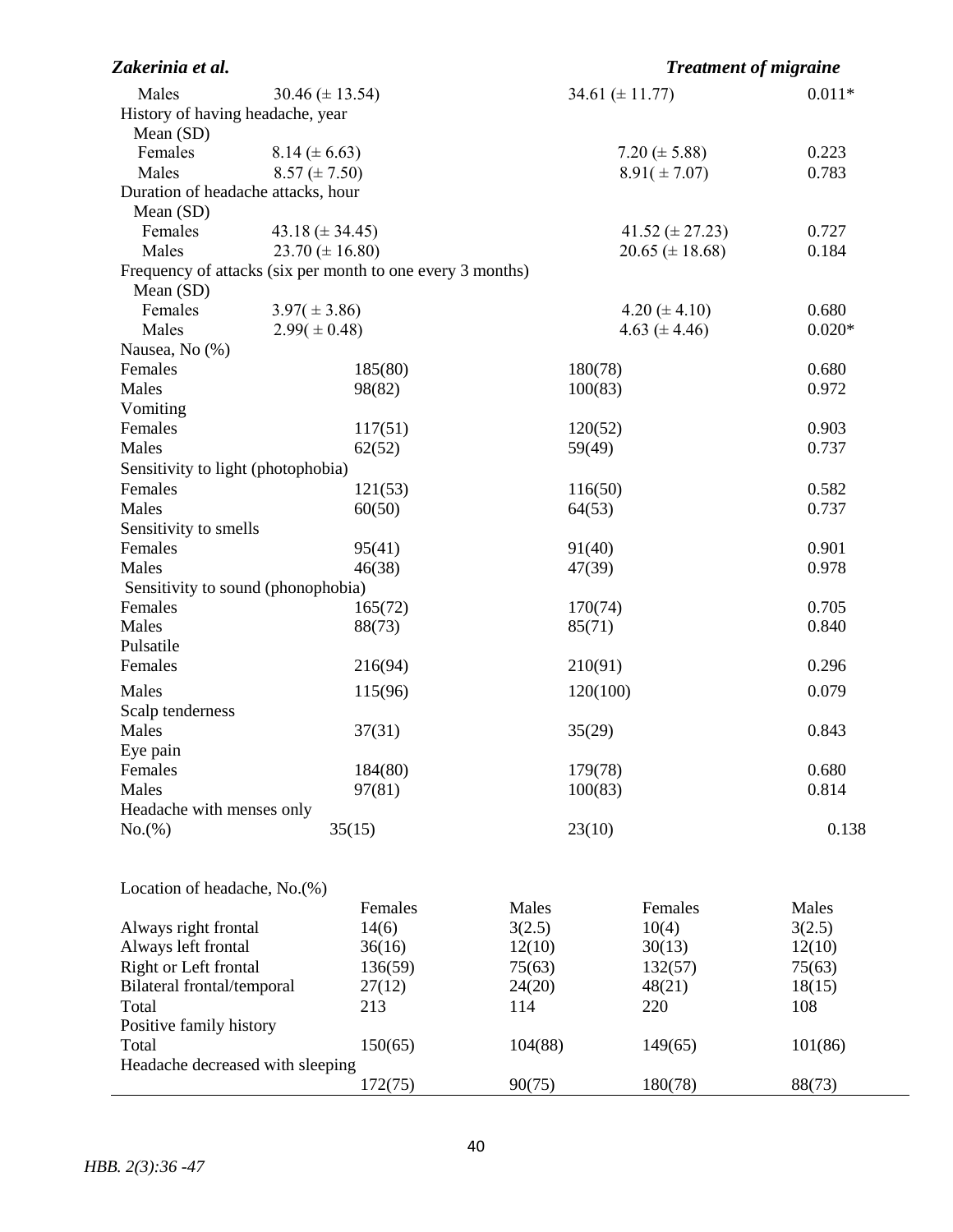## *Zakerinia et al. Treatment of migraine*

|                      | Cases, No $(\% )$ |        | <b>Controls</b> |          |
|----------------------|-------------------|--------|-----------------|----------|
|                      | Females           | Males  | Females         | Males    |
| Analgesics           | 44(19)            | 36(30) | 53(23)          | 25(21)   |
| Propranolol          | 56(24)            | 19(16) | 53(23)          | 15(12.5) |
| Amitriptyline        | 32(14)            | 9(7.5) | 29(13)          |          |
| Ergotamines, oral    | 52(23)            | 30(25) | 47(20)          | 63(52.5) |
| Sumatriptan, oral    | 30(13)            |        | 24(10.5)        |          |
| Diazepam, IM         | 12(5)             | 9(7.5) | 24(10.5)        | 17(14)   |
| Topamax (Topiramate) | 4(2)              | 17(14) |                 |          |
| total                | 230               | 120    | 230             | 120      |

| Table 2. The most used medications by patients with migraine headache |  |  |
|-----------------------------------------------------------------------|--|--|
|                                                                       |  |  |

No: Number; IM: Intramuscular

**Table 3**: Response to Migracorb (Caffeine and ascorbic acid combination) versus placebo in patients with migraine headache after 10 to 24 years (median, 15) of follow up

|                                                  | Females, No $(\% )$ |         | Males No $(\% )$ |           |  |
|--------------------------------------------------|---------------------|---------|------------------|-----------|--|
|                                                  | $N = 230$ n=230     |         | $N = 120$        | $N = 120$ |  |
|                                                  | Case                | Control | Case             | Control   |  |
| Cured, after $3-12$ (median $=6$ ) months of     | 123(53)             | 1(0.5)  | 47(39)           |           |  |
| daily usage (three times per day)                |                     |         |                  |           |  |
| P value                                          | < 0.001             |         | < 0.001          |           |  |
| intensity, duration, intervals                   | 21(9)               | 56(24)  | 19(16)           | 2(2)      |  |
| P value                                          | < 0.001             |         | 0.0004           |           |  |
| Relapsed with discontinuation $(D/C)$ of         | 27(12)              | 2(1)    | 9(7.5)           |           |  |
| therapy $(Rx)$ ; duration of D/C Rx till relapse |                     |         |                  |           |  |
| of headache: 3 months to 10 years                |                     |         |                  |           |  |
| (median=6 months)                                |                     |         |                  |           |  |
| P value                                          | < 0.001             |         | 0.006            |           |  |
| Relapsed on Rx [6 months-2]                      | 23(10)              | 3(1.5)  | 17(14.5)         |           |  |
| years(median=12 months)]                         |                     |         |                  |           |  |
|                                                  |                     |         |                  |           |  |
| P value                                          | 0.0002              |         | < 0.001          |           |  |
| No response after $6-12$ (median=9) months       | 36(16)              | 168(73) | 28(23)           | 118(98)   |  |
| P value                                          | < 0.001             |         | < 0.001          |           |  |
| Abortive response in 10 minutes to 3 hours       | 50(22)              |         | 9(7.5)           |           |  |
| $(median=30 min)$                                |                     |         |                  |           |  |
| P value                                          | < 0.001             |         | 0.006            |           |  |
| No: Number                                       |                     |         |                  |           |  |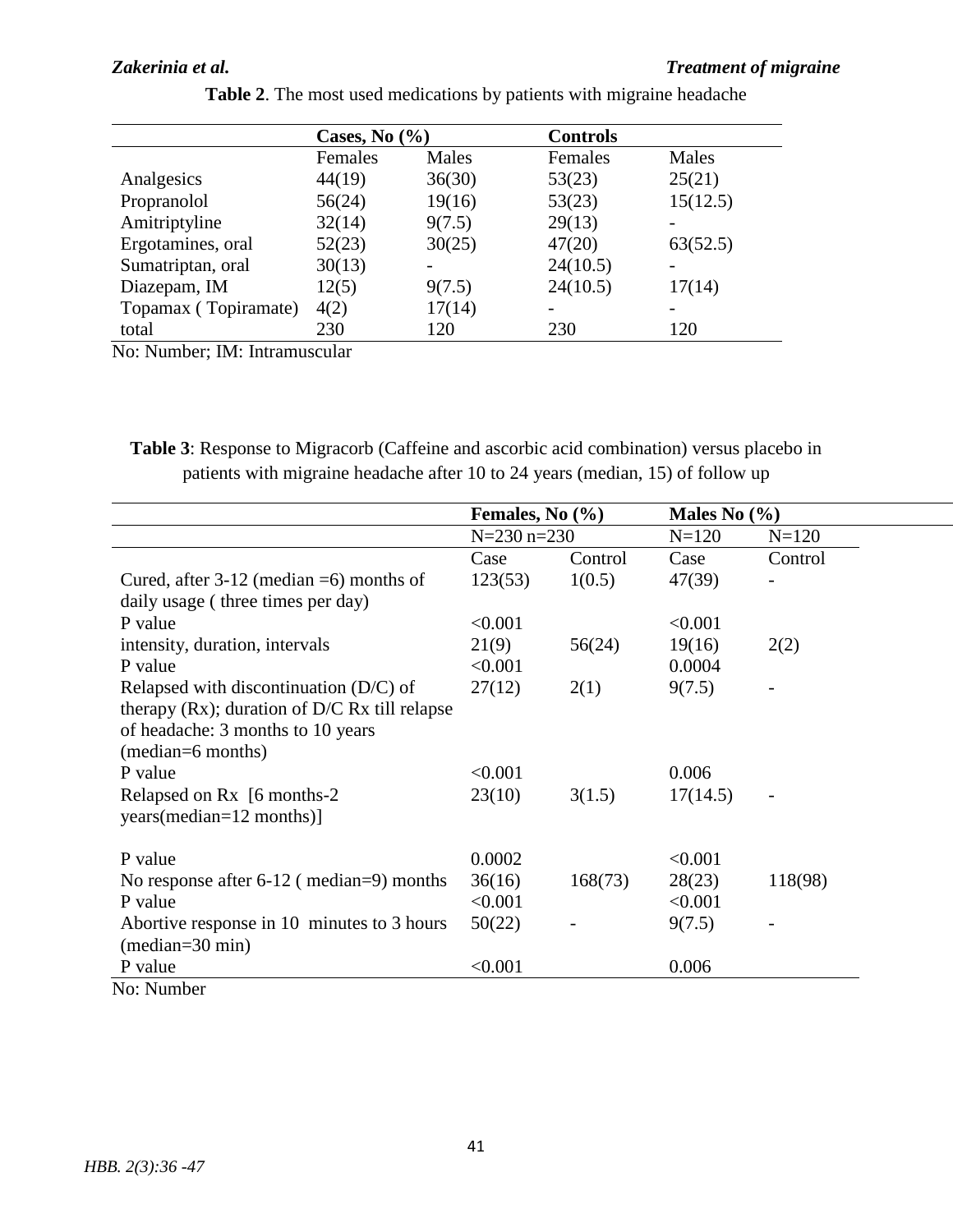## *Zakerinia et al. Treatment of migrane*

## **DISCUSSION**

Migraine headache is one of the most common, yet potentially debilitating disorders encountered in primary care. Approximately 18 percent of women and 6 percent of men in the United States have migraine headache, and 51 percent of these persons report reduced work or school productivity. Patients typically describe recurrent headaches with similar symptoms, and approximately one-third describe an aura preceding the headache [4].

Treating acute migraine is challenging because of substantial rates of nonresponse to medications and difficulty in predicting individual response to a specific agent or dose [5].

Preventive migraine medications are considered effective if they reduce the frequency or severity of the migraine attacks by at least 50 % [3]. Topiramate, divalproex, sodium valporate, propranolol, metoprolol, gabapentin, timolol, hormone therapy [6], frovatriptan (for menstrual migraine), amitriptyline, venlafaxine, angiotensin converting enzyme inhibitor or angiotensin II receptor antagonist, warfarin [7], botox (effective in prevention of chronic migraines but not episodic ones) [8,9], acupuncture, chiropractic manipulation, physiotherapy,

massage and relaxation, butterbur (Petasiteshypridus), neurostimulation, transcutaneous electrical nerve stimulation [10], and finally migraine surgery, which involves decompression of certain nerves around the head and neck, are other preventive measures.

Abortive therapy should be used as early as possible after the onset of symptoms. Effective first- line therapies for mild to moderate migraine are nonprescription nonsteroidal anti-inflammatory drugs and combination analgesics containing acetaminophen, aspirin, and caffeine (Excedrin Migraine) [5].

Selective serotonin (5- hydroxytryptamine[5-  $HT$ ) receptor agonists that activate 5-HT<sub>1</sub>B and  $5-HT_1D$  (5  $HT_1B/ID$ ) receptors are known as the triptans. They are considered first-line therapy for moderate to severe migraine or mild to moderate attacks unresponsive to nonspecific analgesics [11,12]. The vasoconstrictive properties of triptans preclude their use in patients with ischemic heart disease, stroke, uncontrolled hypertension, or hemiplegic or basilar migraine [13].

Combination of triptans with selective serotonin reuptake inhibitors (monoamine oxidase inhibitors) could lead to serotonin syndrome, a potentially life-threatening condition characterized by altered mentation,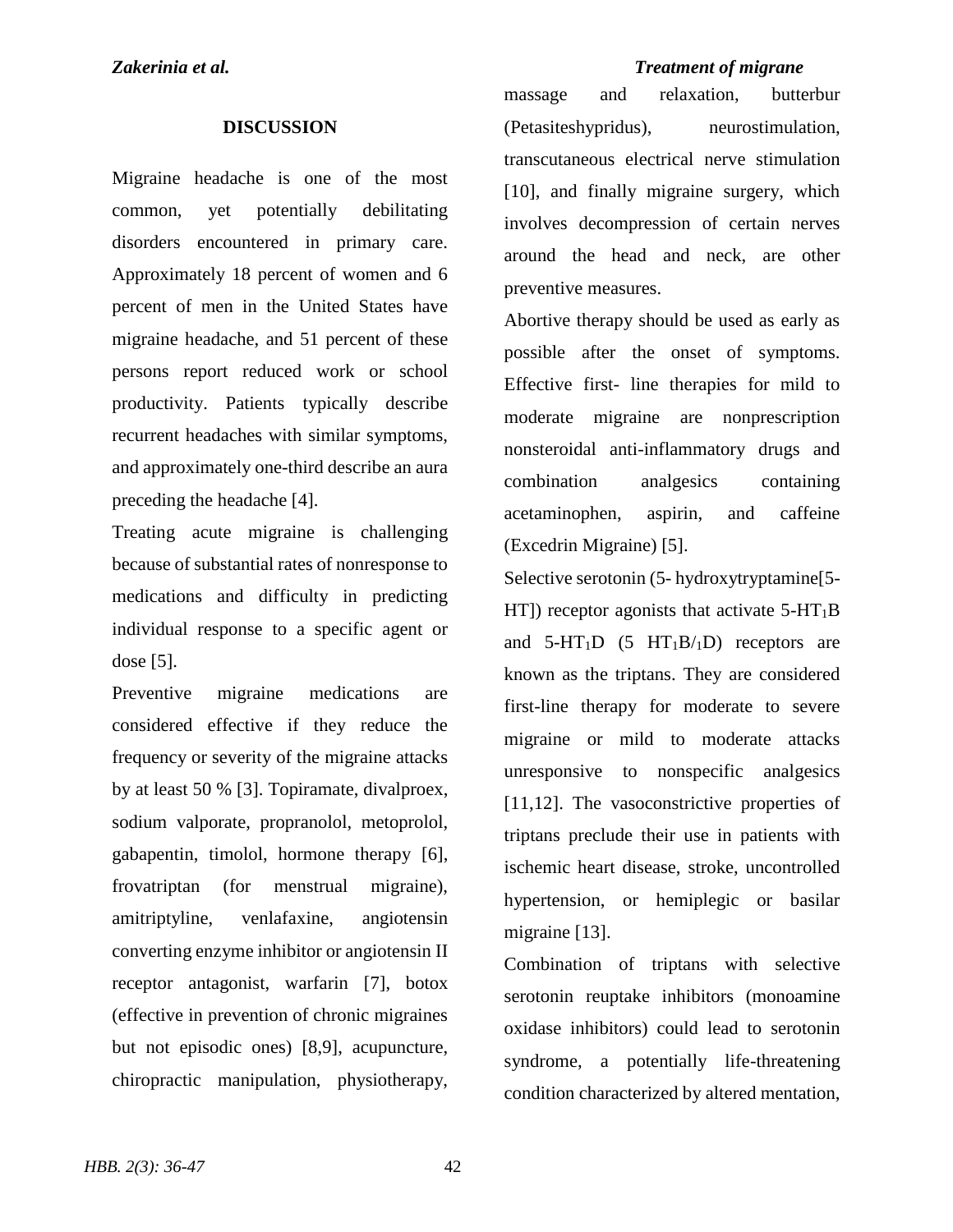autonomic instability, diarrhea, neuromuscular hyperactivity, and fever [11]. Ergotamines and dihydroergotamineare are migraine-specific drugs that bind to serotonergic receptors. Little evidence supports the use of oral ergotmines. Poor absorption and high rates of adverse events preclude their use in most situations. Combination of ergotamine and caffeine (Cafergot) may have fewer adverse effects than pure ergotamines.

Other effective therapies include antiemetics, dexamethasone, isometheptene-compounds, lidocaine, barbiturate-containing analgesics, calcitonin gene-related peptide antagonist, and transcranial magnetic stimulation [5].

Several theories regarding the migraine mechanism have been proposed. According to the neurogenic inflammation theory of migraine, release of inflammatory neuropeptides, like substance P, neurokinin A, and calcitonin gene-related peptide (CGRP) from the trigeminal sensory afferent onto the dura could act on vascular tissue to cause the components of neurogenic inflammation; vasodilation, plasma protein extravasation in the surrounding area, endothelial cell changes, platelet aggregation and subsequent release of serotonin and other mediators, white cell adhesion and subsequent inflammation [14]. Vasoconstrictive acute therapeutic agents

*Zakerinia et al. Treatment of migraine*  like ergotamines and triptan also inhibit release of inflammatory neuropeptides [15]. In 1986 Sen and Baltimore discovered several nuclear factors that interact with the immunoglobulin – enhancer sequences. One factor, initially detected in B cells, was associated with the kappa light chain enhancer and was therefore called NF-KB [16]. NF- $\kappa$ B can be activated by a wide variety of agents that either signal or are themselves a threat to the organism: TNF $\alpha$ , IL-1, lipopolysaccharides, several viruses and double–stranded RNA. These agents induce a cascade of events leading to the phosphorylation of the inhibitor of  $NF-\kappa B$  $(I<sub>K</sub>B)$  and its further degradation. As a consequence, the P50-RelA heterodimer is released from its cytoplasmic anchor and translocate into the nucleus, where it binds to different gene promoters, thus inducing the transcription of a large number of genes such as those encoding IL-6 and several adhesion molecules.  $NF$ - $\kappa$ B is a privileged mediator of

> The expression of these and probably other proinflammatory proteins leads to increase blood vessel permeability, tissue edema, and pain sensitization, providing in part of molecular and functional mechanisms for migraine pathogenesis in the dura mater [18].

> the immune and inflammatory responses and

of the acute phase response [17].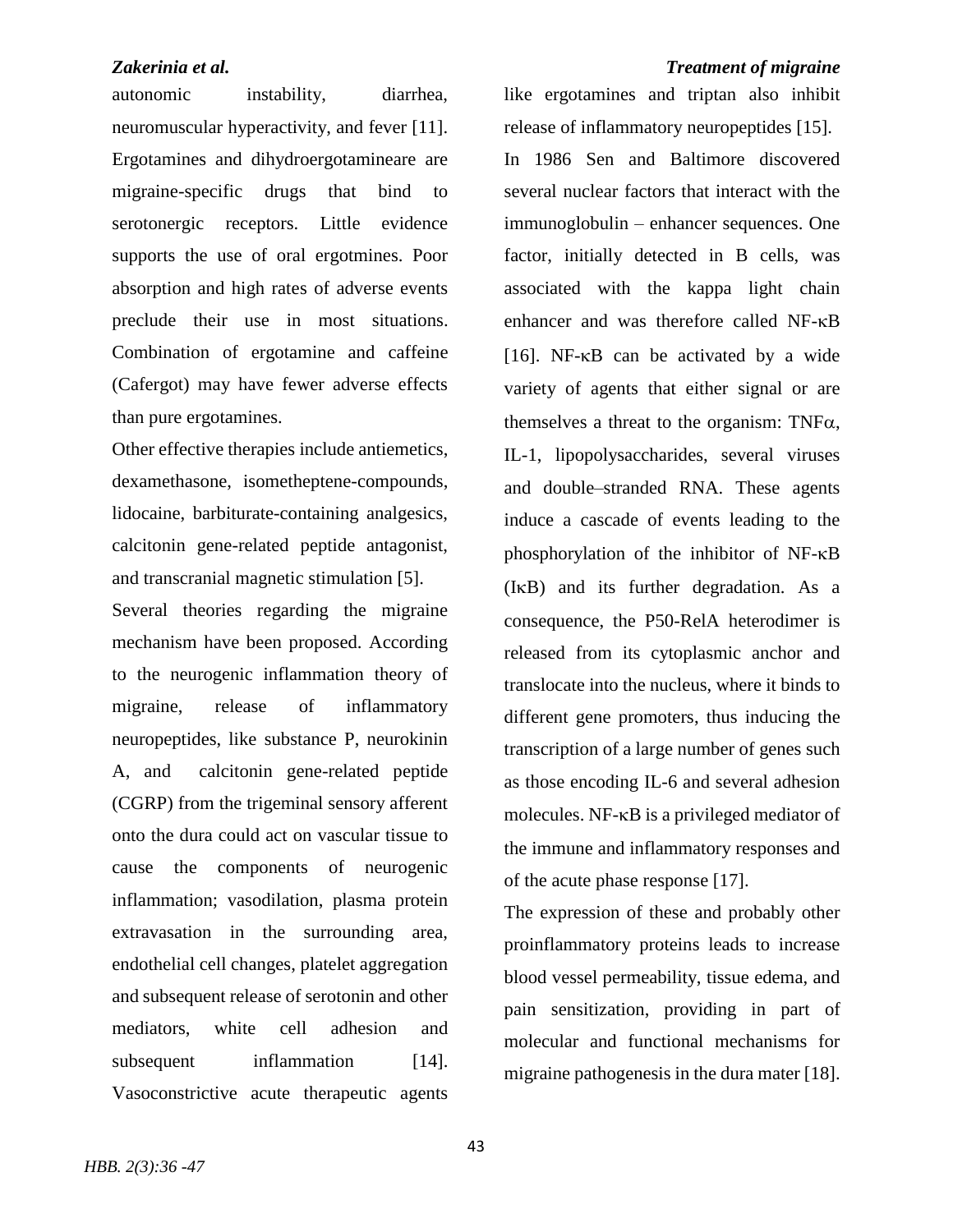The activity of  $NF-\kappa B$  is clearly under the control of an oxidant and antioxidant balance. The level of free radicals withstood by a cell directly depends on the level of the antioxidant defenses and includes nonenzymatic defenses (glutathione, vitamin E and C) and three main antioxidant enzymes: superoxide dismutase, catalasedestroying  $H_2O_2$  and glutathione peroxidase [19].

Migraine may be considered a complex regional pain syndrome (CRPS) of the brain, with neurogenic inflammation, where the release of neuropeptides such as substance P (SP) and calcitonin gene-related peptide (CGRP) produce reactive oxygen species (ROS), which in turn cause tissue damage and microvascular dysfunction [20,21] .In support of this theory, increased levels of SP, CGRP, and ROS have been found in both CRPS and migraine [22].

Vitamin C, produced by neurogenic inflammation during early stages of CRPS [23]. A small nonrandomized trial of a mixture of antioxidants, and a randomized controlled trial of the antioxidants; pine bark extracts and vitamins C and E, reported significantly improved migraine outcomes [24.25].

The effect of tea is most probably due to the caffeine it contains. Caffeine is a receptor antagonist at all adenosine receptor subtypes

## *Zakerinia et al. Treatment of migraine*

of the central nervous system. Antagonism at these receptors stimulates the medullary vagal, vasomotor, and respiratory centers, which increases respiratory rate, reduces heartrate, and constricts blood vessels. Caffeine, like other xanthines, also acts as a phosphodiesterase inhibiter. As a competitive nonselective phosphodiesterase inhibitor, caffeine raises intracellular c AMP, activates protein kinase A, inhibits TNF-alpha and leukotriene synthesis, and reduces inflammation and innate immunity.

## **CONCLUSION**

In our randomized case-control study of patients with long-term history of migraine with and without aura who had failed to respond to multiple treatments of betablockers, antidepressants, anticonvulsants, or 5-HT receptor agonists (table 2), were put on the combination of antioxidant vitamin C, and vasocontstirictive caffeine in tea.

The synergistic effect of these two compounds may have protected the cells from oxidative stress, and subsequently reduced headache frequency and severity and even cure a significant number of patients 123 (53 %) of the females and 47 (39 %) of the male cases). In the control group only one (0.5 %) female patient was cured.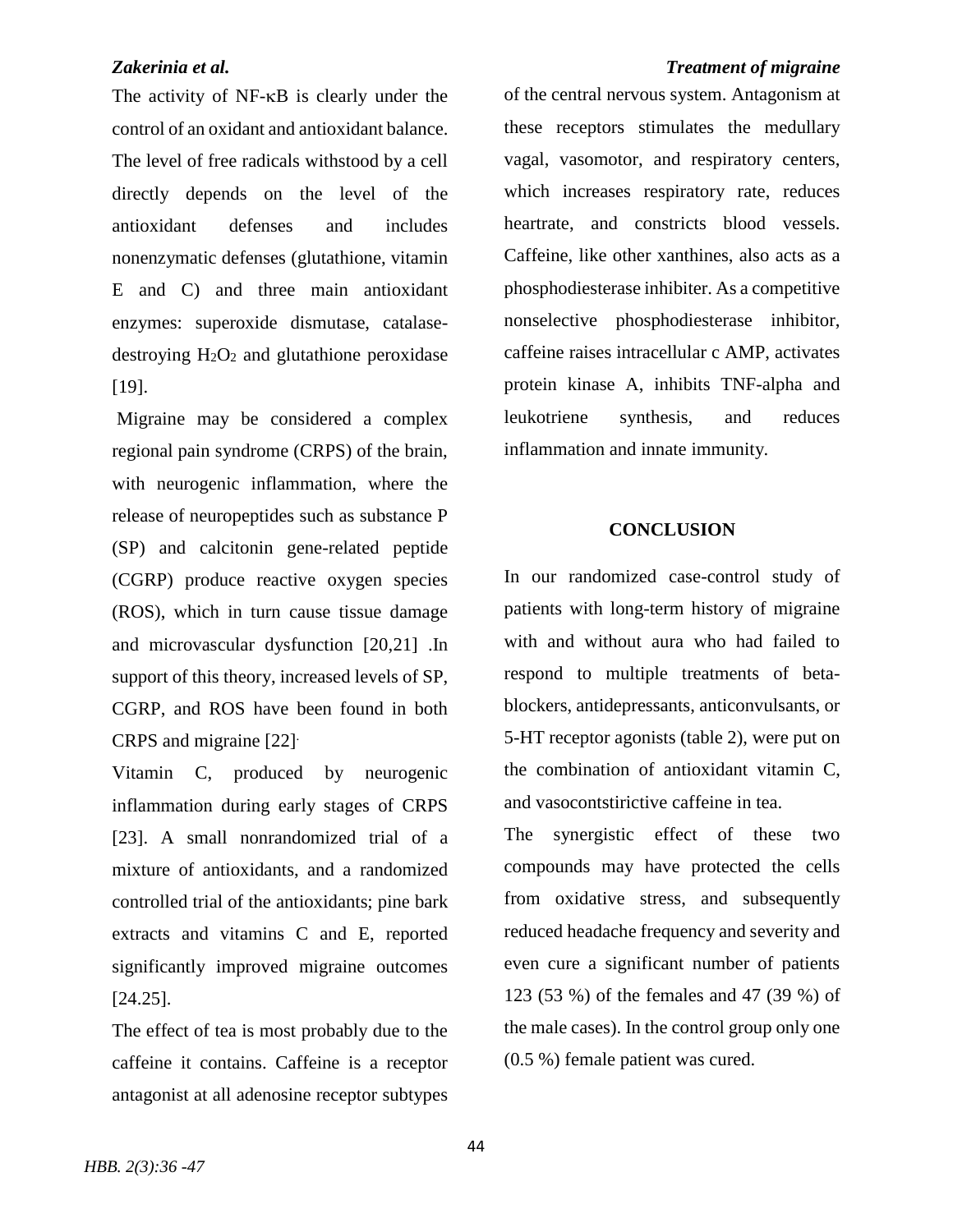It seems that the combination of vitamin C and caffeine; as antioxidant, antiinflammation and vasocontrictive could prevent proinflammatory proteins expression and activation, and resulted in cure of a significant proportion of patients with migraine headache. This complex should be taken three times per day.

Twenty seven (12 %) female and 9 (7.5 %) of the male cases had relapse of recurring headaches 3 months to 10 years after discontinuation of therapy. Twenty-three (10 %) of the female and 17 (14 %) of the male cases had relapse of the headache on therapy, after 6 months to 2 years (median, 12 months). And 36 (16 %) of the female and 28 (23 %) of the male cases had no response to this complex after 6 to 12 months (median, 9 months). So if a patient had no response to this combination after 12 months, there is no hope for any effect.

Instead of vitamin C tablets, patients could mix lemon/Limes-juice (10 ml) (containing about 15 mg of vitamin C) in a cup of tea, about 100 ml (containing 20 mg of caffeine), and could drink with or without sugar, three times per day.

### **ACKNOWLEDGMENT**

We appreciate the assistance of Farahnaz Mahdiyar in typewriting this manuscript.

## **REFERENCES**

**[1].** Bartleson JD, Cutrer FM. Diagnosis and treatment. *Minn Med,* 2010; 93(5): 36-41.

**[2].** Dodick DW, Gargus JJ. Why migraines strike. *Sci Am,* 2008; 299(2): 56-63.

**[3].** Kaniecki R, Lucas S. Treatment of primary headache: preventive treatment of migraine. Standards of care for headache diagnosis and treatment. *Chicago: National Headache Foundation,* 2004; 40–52.

**[4].** Lipton RB, Stewart WF, Diamond S, Diamond ML, Reed M. Prevalence and burden of migraine in the United States: data from the American Migraine Study. *Headache,* 2001; 41(7): 646-57.

**[5].** Gilmore B, Michael M. Treatment of acute migraine headache. *Am Fam Physician,* 2011; 83(3): 271-80.

**[6].** Calhoun A. Menstrual Migraine: Update on pathophysiology and approach to therapy and management. *Curr Treat Options Neurol,* 2012; 14(1): 1-14.

**[7].** Maggioni F, Bruno M, Mainardi F, Lisotto C, Zanchin G. Migraine responsive to warfarin: an update on anticoagulant possible role in migraine prophylaxis. *Neurol Sci,* 2012; 33(6): 1447-49.

**[8].** Jackson JL, Kuriyama A, Hayashino Y. Botulinum toxin A for prophylactic treatment of migraine and tension headaches in adults: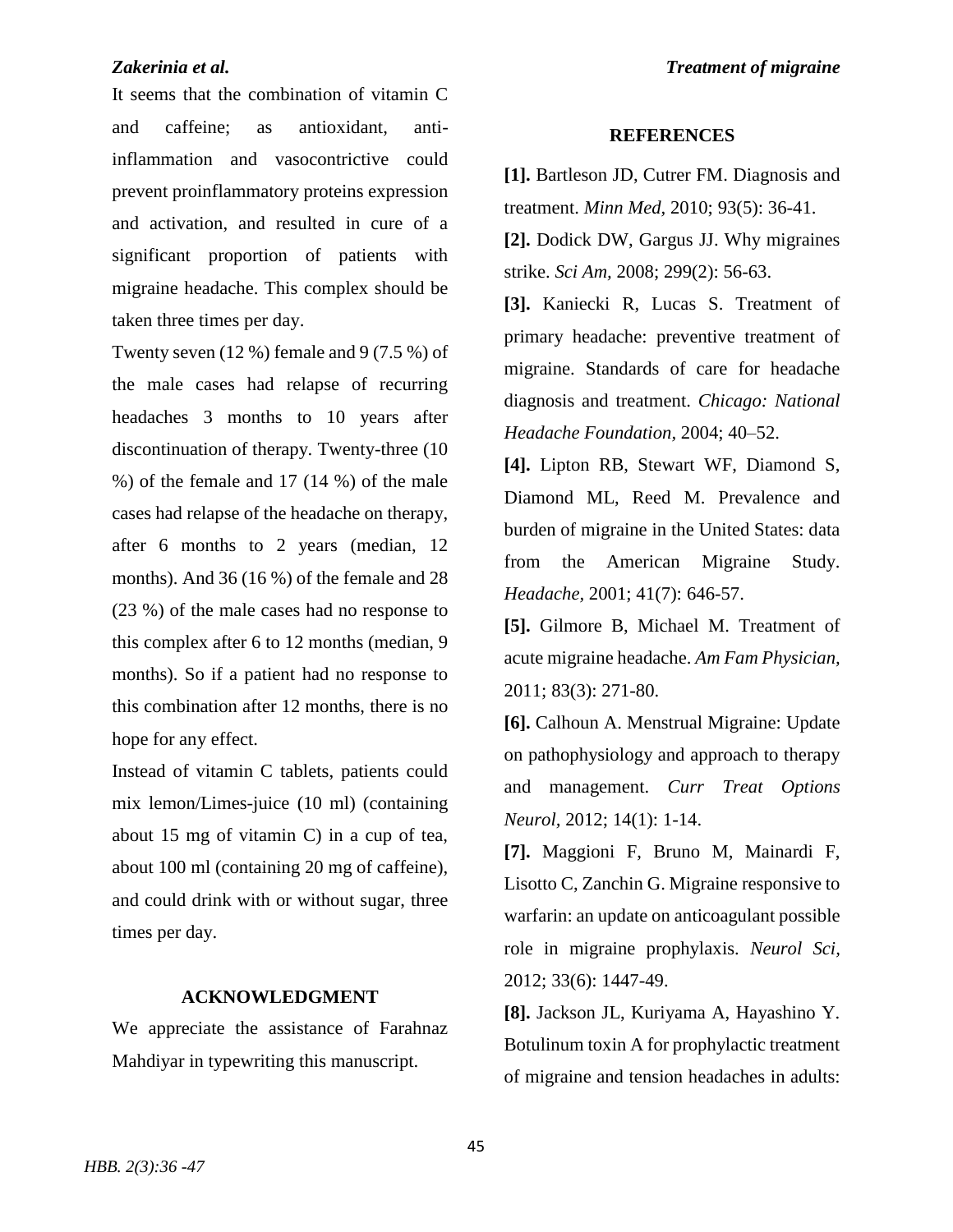a meta-analysis. *JAMA,* 2012; 307(16): 1736- 45.

**[9].** Robertson CE, Garza I. Critical analysis of the use of onabotulinumtoxinA (botulinum toxin type A) in migraine. *Neuropsychiatr Dis Treat,* 2012; 8: 35-48.

**[10].** Lambru G, Matharu MS. Occipital nerve stimulation in primary headache syndromes. *Ther Adv Neurol Disord,* 2012; 5(1):57-67.

**[11].** Morey SS. Guidelines on migraine: part 2. General principles of drug therapy. *Am Fam Physician,* 2000; 62(8):1915-17.

**[12].** Goadsby PJ, Lipton RB, Ferrari MD. Migraine--current understanding and treatment. *N Engl J Med,* 2002; 346(4): 257- 70.

**[13].** Ferrari MD, Roon KI, Lipton RB, Goadsby PJ. Oral triptans (serotonin 5-HT (1B/1D) agonists) in acute migraine treatment: a meta-analysis of 53 trials. *Lancet,* 2001; 358(9294):1668-75.

**[14].** Markowitz S, Saito K, Moskowitz MA. Neurogenically mediated leakage of plasma protein occurs from blood vessels in dura mater but not brain. *J Neurosci,* 1987; 7(12): 4129-36.

**[15].** Buzzi MG, Carter WB, Shimizu T, Heath H, Moskowitz MA. Dihydroergotamine and sumatriptan attenuate levels of CGRP in plasma in rat superior sagittal sinus during electrical

stimulation of the trigeminal ganglion. *Neuropharmacol,* 1991; 30(11):1193-200.

**[16].** Sen R, Baltimore D. Multiple nuclear factors interact with the immunoglobulin enhancer sequences Cell. *J Immunol,* 2006; 177(11): 7485-96.

**[17].** Renard P, Zachary MD, Bougelet C, Mirault ME, Haegeman G, Remacle J, et al. Effects of antioxidant enzyme modulations on interleukin-1-induced nuclear factor kappa B activation. *Biochem Pharmacol,* 1997; 53(2): 149-60.

**[18].** Waeber C, Moskowitz MA. Therapeutic implications of central and peripheral neurologic mechanisms in migraine. *Neurology,* 2003; 61(4): 9-20.

**[19].** Remacle J, Raes M, Toussaint O, Renard P, Rao G. Low levels of reactive oxygen species as modulators of cell function. *Mutat Res,* 1995; 316(3): 103-22.

**[20].** Starr A, Graepel R, Keeble J, Schmidhuber S, Clark N, Grant A. A reactive oxygen species-mediated component in neurogenic vasodilatation. *Cardiovasc Res,* 2008; 78(1): 139-47.

**[21].** Visser EJ. Is migraine a complex regional pain syndrome of the brain? Migraine prophylaxis with vitamin C. *Pain Pract,* 2011; 11(2): 199-200.

**[22].** Fusayasu E, Kowa H, Takeshima T, Nakaso K, Nakashima K. Increased plasma substance P and CGRP levels, and high ACE